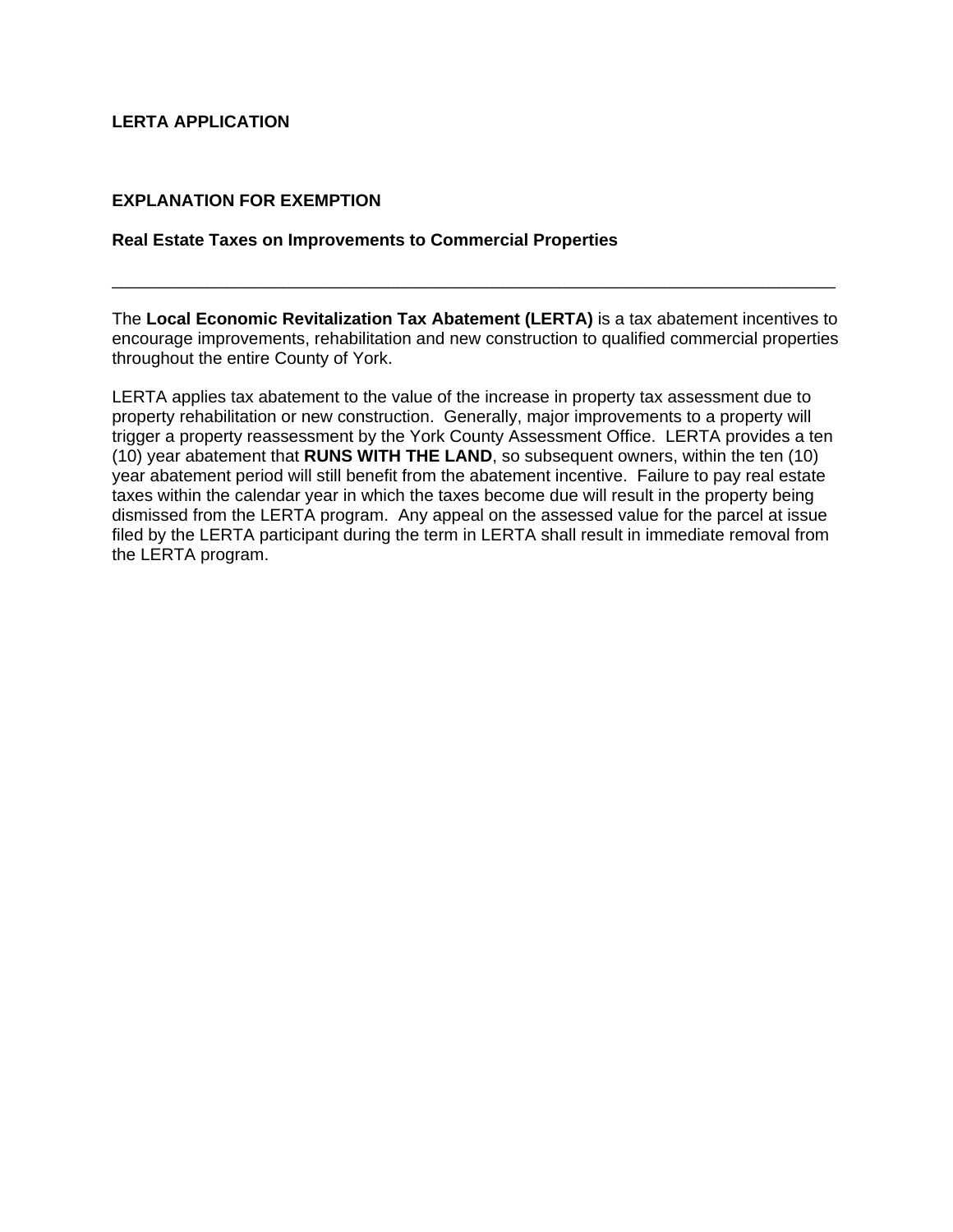## $\overline{\text{ORDINANCE 2008-03}}$

#### AN' ORDINANCE AMENDING CHAPTER 325 OF THE YORK COUNTY CODE TO ADD ARTICLE VIII WHICH SHALL BE ENTITLED "LOCAL ECONOMIC REVITALIZATION TAX ASSISTANCE PROGRAM."

WHEREAS, the County of York is a local taxing authority authorized by the Local Economic Revitalization Tax Assistance Act, the Act of December 1,1977, P.L. 237, No. 76, (72 P.S. §4722 et seq) to provide tax exemption for new construction in deteriorated areas of economically depressed communities and for improvements to certain deteriorated industrial, commercial and other business properties; and

WHEREAS, the Board of Commissioners for the County of York desire to continue to encourage new industrial, commercial, and business development in these deteriorated areas through the use of tax exemptions;

NOW, THEREFORE, the York County Board of Commissioners hereby enacts as follows: Chapter 325 of the York County Code shall be amended to add Article VIII which shall be entitled "Local Economic Revitalization Tax Assistance Program." Article VIII shall include the following sections.

SECTION 325-28. Definitions. The following words and phrases when used in this Ordinance shall have the following meaning:

Deteriorated Property - any industrial, commercial or other business property owned by an individual, association, or corporation, and located in a deteriorating area, as hereinafter provided, or any such property which has been the subject of an order by a government agency requiring the unit to be vacated, condemned or demolished by reason of noncompliance with laws, ordinance, or regulations. .

Improvement - repair, construction or reconstruction including alterations and additions having the effect of rehabilitating a deteriorated property so that it becomes habitable or attains higher standards of safety, health, economic use or amenity, or is brought into compliance with laws, ordinances, or regulations governing such standards. Ordinary upkeep and maintenance shall not be deemed an improvement. '

SECTION 325-29. Eligible Areas. The Board of Commissioners for the County of York shall conduct a hearing pursuant to 72 P.S. Section 4725(a) for the purpose of determining the boundaries of the Deteriorated Properties which are eligible for tax exemption under this Ordinance. The Commissioners shall set an exemption schedule for the particular area at the conclusion of the hearing.

#### SECTION 325-30. Exemption.

a. The amount to be exempted from real estate taxes shall be limited to that portion of the additional assessment attributable to the actual cost of improvements in accordance with the exemption schedule established by this Ordinance.

b. The exemption from real estate taxes shall be limited to that improvement for which an exemption has been requested in the manner set forth in this Ordinance and for which a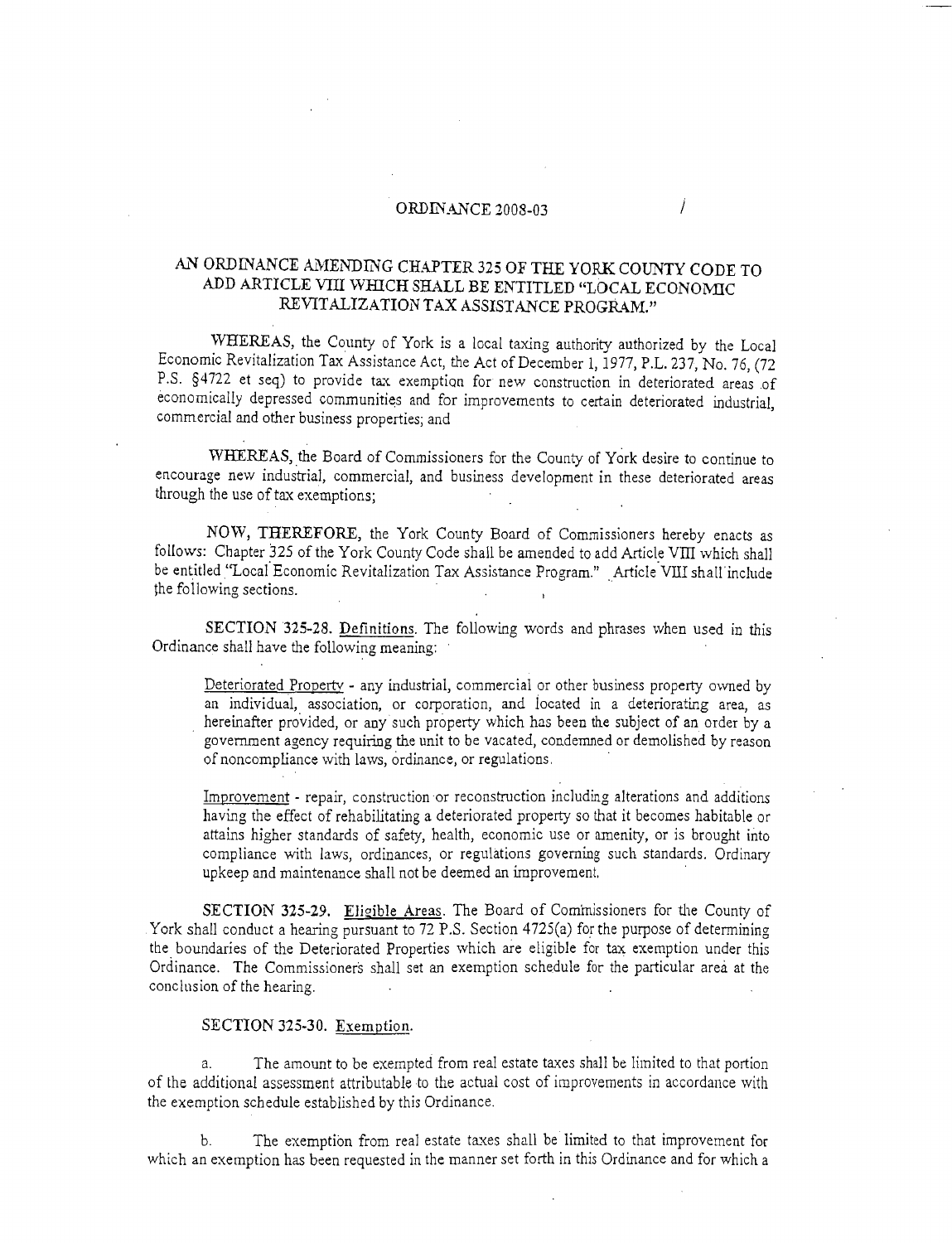separate assessment has been made by the Board of Assessment Appeals.

### SECTION 325-31. Exemption Schedule.

a. The length of the schedule of taxes exempted shall not exceed ten (10) years.

b. If an eligible property is granted a tax exemption pursuant to this Ordinance, the improvement shall not, during the exemption period, be considered as a comparable in assessing other properties.

c. The exemption from taxes granted pursuant to this Ordinance shall be upon the property and shall not terminate upon the sale or exchange of the property.

### SECTION 325-32. Procedure for Obtaining Exemption.

a. Any applicant must own or have an equitable interest in real estate located within the boundaries of Deteriorated Properties.

b. Any property owner qualifying under subsection (a) immediately above must obtain and fill out an application form. The application form shall be available at the York County Assessment Office. The application shall be submitted at the time the applicant secures the building permit or as otherwise provided for in 72 Pa. C.S.A. Section 4727(a).

c. After the application is filled out, it shall be delivered to the York County Commissioners' Office (28 East Market Street, 2<sup>nd</sup> Floor, York, PA).

d. The exemption schedule for the property at issue shall not deviate from the schedule adopted at the time of the hearing.

e. After the motion is passed or the resolution is adopted, the application shall be transferred to the York County Assessment Office. The Assessment Office shall verify that the property at issue is within the boundaries of Deteriorated Properties. The Assessment Office shall notify the applicant of the property's acceptance into the LERTA program.

f. The York County Assessment Office shall then perform a new assessment of the property. The new assessed value shall be used to determine the exemption under LERTA. (See Section 325-30).

g. York County Assessment Office shall notify the property owner and taxing authorities of the new assessment. Appeals from the new assessed value may be taken by any party with standing as provided by law.

h. The cost of the improvements to be exempted and the schedule of taxes exempted existing at the time of the initial request for tax exemption shall be applicable to that exemption request, and subsequent amendment to this Ordinance, if any, shall not apply to the adoption of any such amendment.

SECTION 325-33. Revocation of LERTA exemption. The exemption from real estate taxes provided for herein shall be forfeited by the Applicant and/or any subsequent owner of the real estate for the failure to pay any nonexempt real estate taxes by the last day of the time period to pay such taxes in the penalty period. For the purpose of this Section, taxes must be paid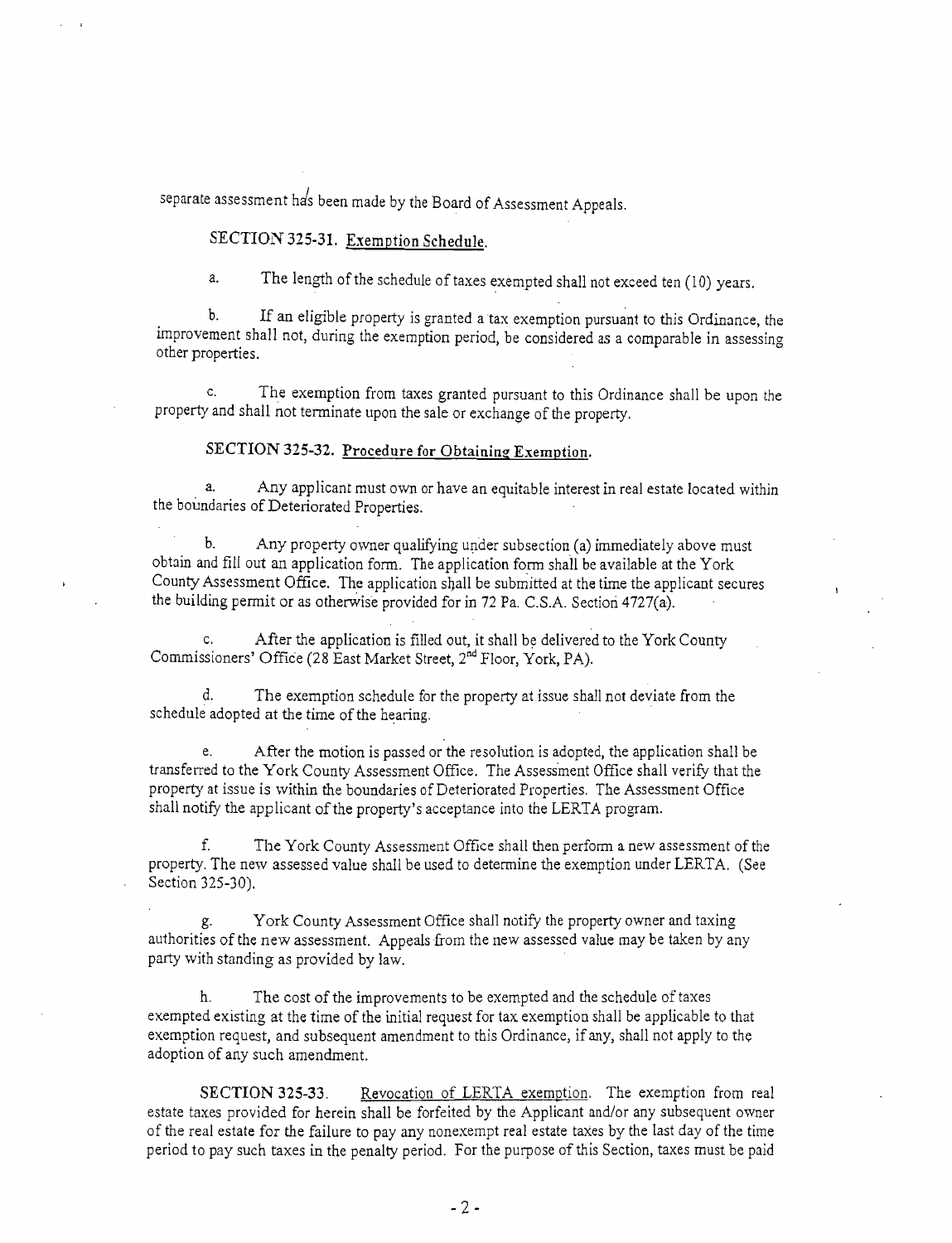by the end of the calendar year to be paid in the penalty period. Upon receipt of the notice of nonpayment of nonexempt real estate taxes, the York County Treasurer shall discontinue the LERTA exemption, and shall notify the York County Tax Assessment Office of such discontinuance.

SECTION 325-34. Conflict. Any previously adopted Ordinance or part thereof which conflicts with the provisions of this Ordinance is hereby repealed.

SECTION 325-35. Severability. The provisions of this Ordinance are severable and if any of its sections, clauses, or sentences shall be held illegal, invalid, or unconstitutional, such provisions shall not affect or impair any of the remaining sections, clauses, or sentences.

ENACTED, this  $\frac{4\pi h}{\text{day of}}$   $\frac{1}{2008}$ ,

### YORK COUNTY BOARD OF COMMISSIONERS

Steve Chronister, President

/

Christopher B. Reilly, Vice President Commissioner

Doug Hoke, Commi sioner

for  $c$ iti $d$ ilte Charles R. Noll

Administrator/Chief Clerk

DATE: <u>6 - 4 - 08</u>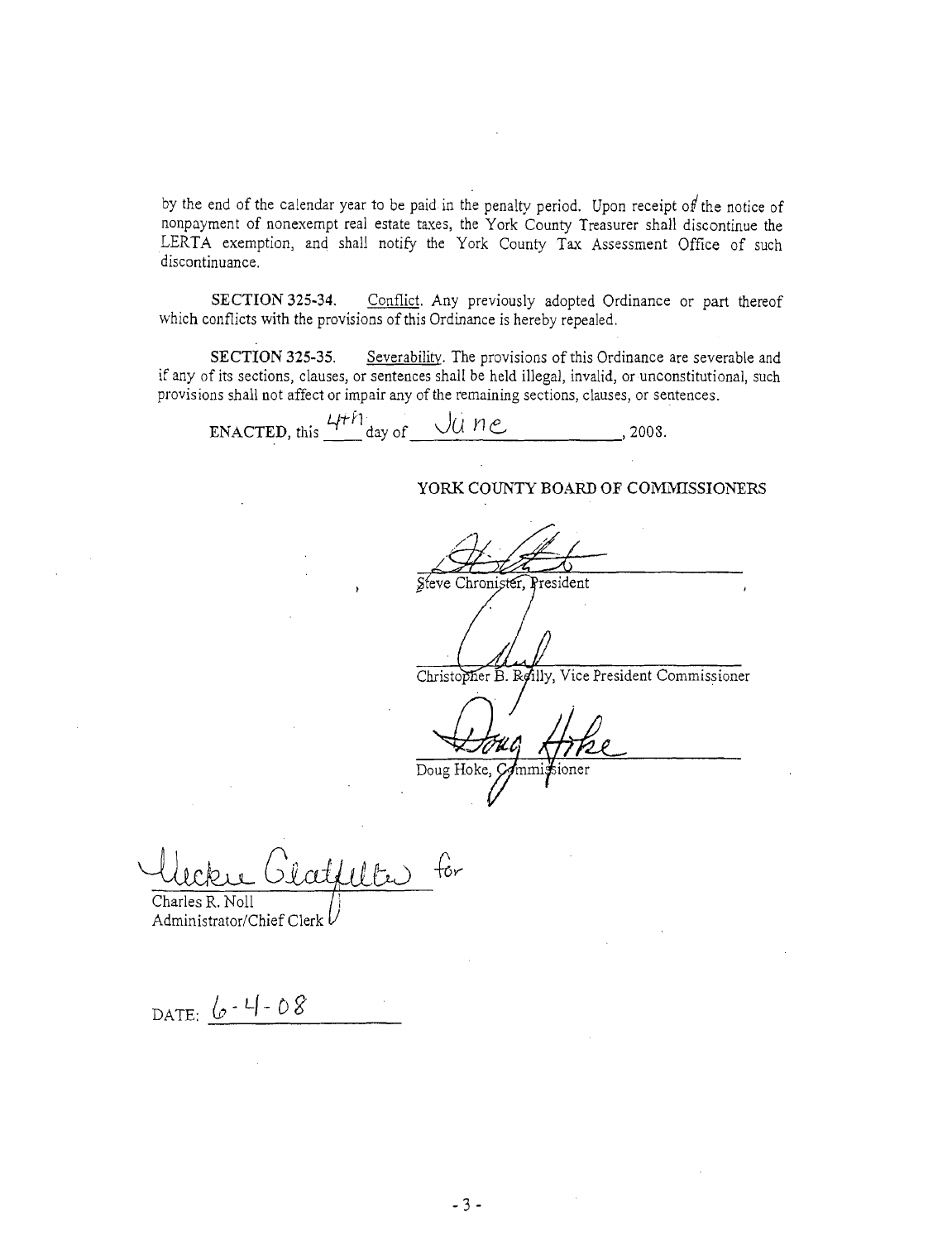# (SEAL)

l.

 $\sqrt{ }$ 

The above Ordinance was ordained, enacted, and adopted this <u>The day</u> of **2008** at a regular meeting of the Board of  $June$ C9~mmissioners of the County of York duly advertised and assembled upon motion of llOYYlmissloner tioKe:. and seconded by CDmmlSSiDner- 'Med **Iy** and passed with a vote of  $\sqrt{2}$  yes and  $\sqrt{2}$  no.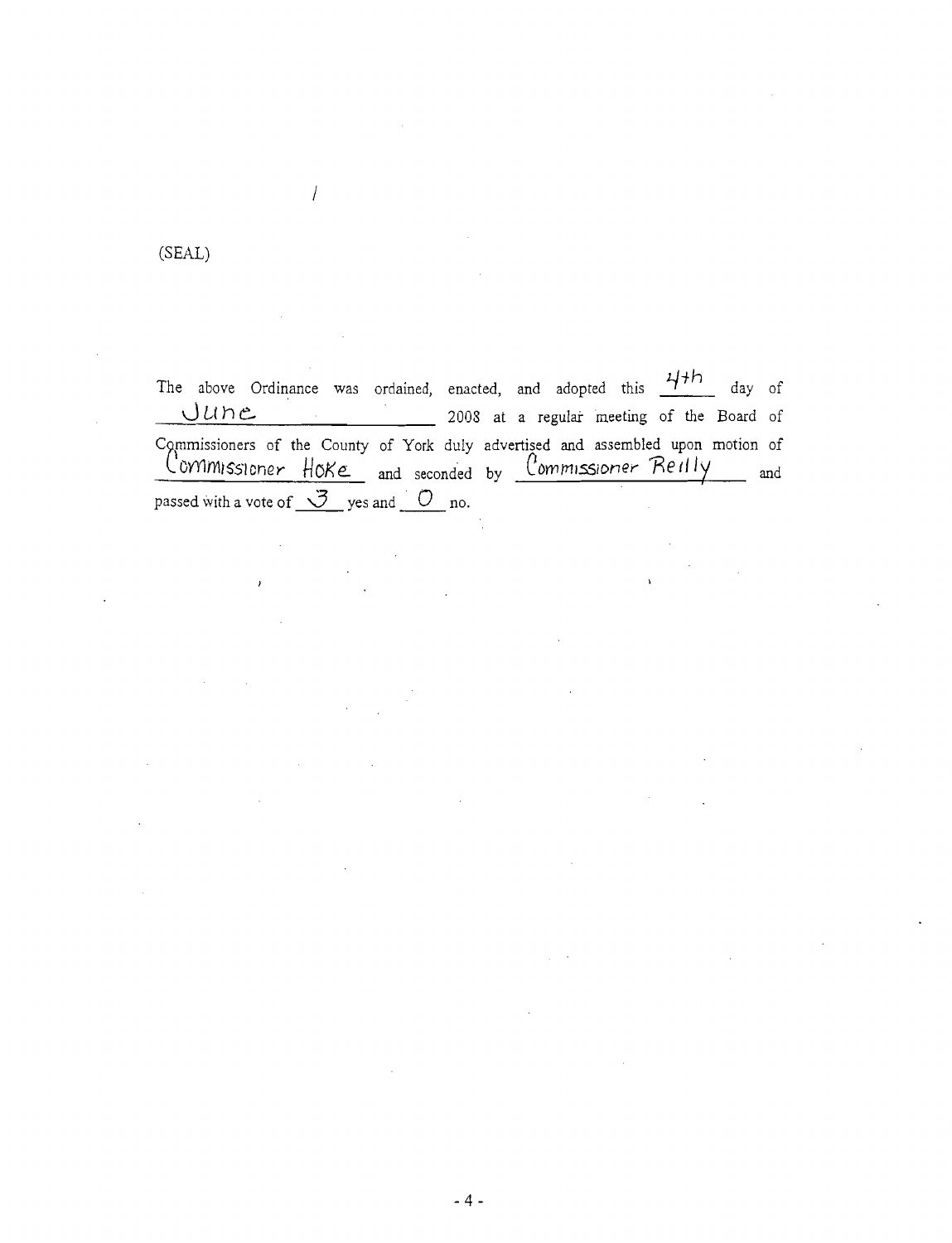### ORDINANCE 2011-03

## AN ORDINANCE AMENDING CHAPTER 325 OF THE YORK COUNTY CODE TO MODIFY "LOCAL ECONOMIC REVITALIZATION TAX ASSISTANCE PROGRAM."

WHEREAS, the County of York is a local taxing authority authorized by the Local Economic Revitalization Tax Assistance Act, the Act of December 1,1977, P.L. 237, No. 76, (72 P.S. §4722 et seq) to provide tax exemption for new construction in deteriorated areas of economically depressed communities and for improvements to certain deteriorated industrial, commercial and other business properties; and

WHEREAS, the Board of Commissioners for the County of York enacted Ordinance 2008-03 to encourage commercial development;

NOW, THEREFORE, the York County Board of Commissioners hereby amends Ordinance 2008-03 also known as York County Code Sections 325-28 et.seq. as follows:

Section 325-32(I). The hearing need not be advertised if it takes place during an advertised and regularly scheduled meeting of the Board of Commissioners.

Section 325.33.1. Assessment Appeal. In the absence of a county wide reassessment, any applicant that is accepted into the York County LERTA program is not eligible to appeal the assessed value with regard to the parcel that is the subject of the LERTA application. Any appeal on the assessed value for the parcel at issue filed by the LERTA participant shall result in immediate removal from the LERTA program.

Ordinance 2008-03 shall remain in full force and effect except as amended above. Ordinance 2011-03 shall become effective immediately upon passage.

ENACTED, this 24<sup>th</sup> day of August, 2011.

**ATTEST** 

Charles R. Noll Administrator/Chief Clerk

#### BOARD OF COMMISSIONERS

Steve Chronister, President Christopher B. Reilly, Vice President

nissioner

ASSESSMENT OFFICE

AUG 26 ZOlll YORK COUNTY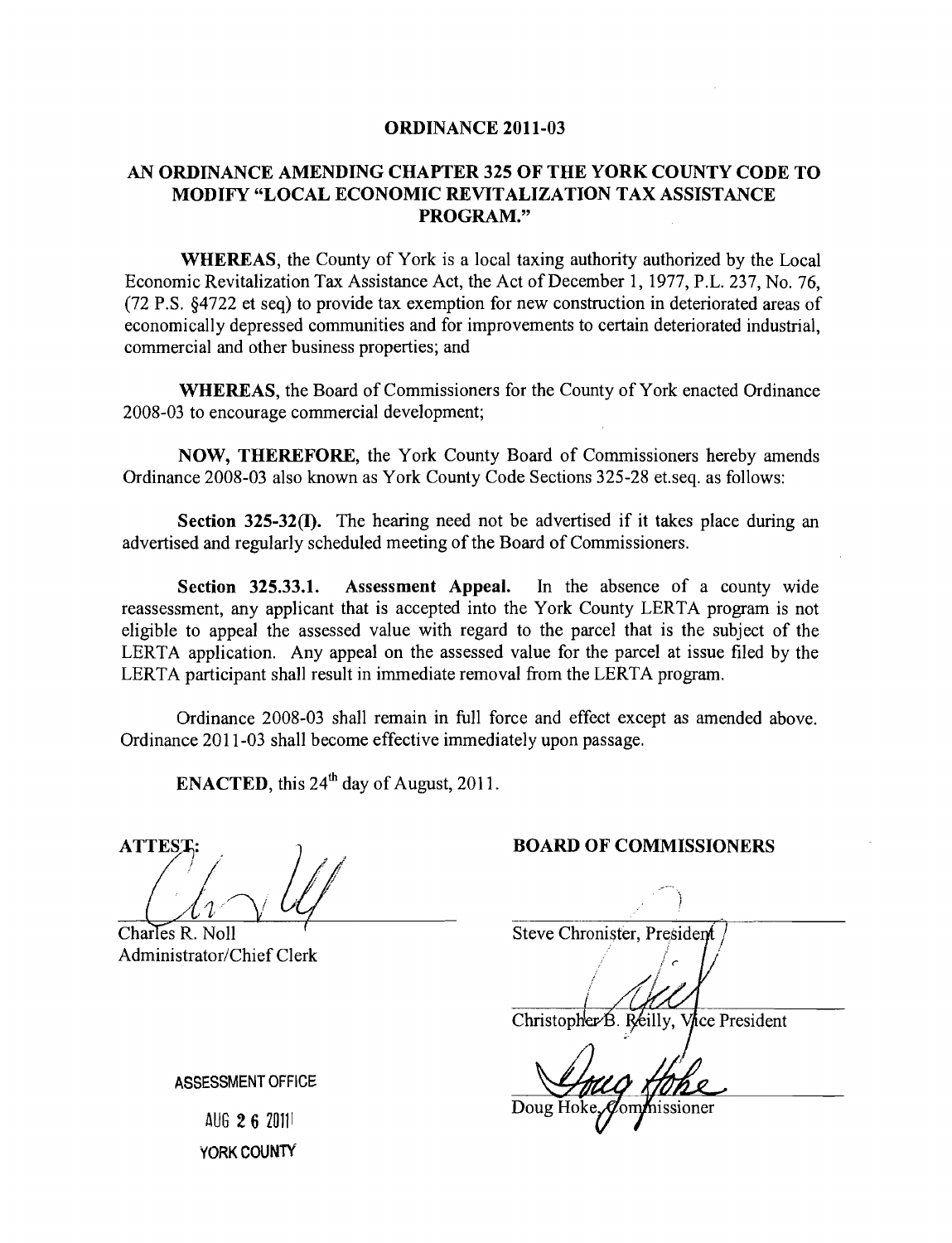# (SEAL)

The above Ordinance was ordained, enacted, and adopted this  $24<sup>th</sup>$  day of August, 2011 at a regular meeting of the Board of Commissioners of the County of York duly advertised and assembled upon motion of Hoke and seconded by Reilly and passed with a vote of 2 yes and 0 no.

 $\mathbb{R}^2$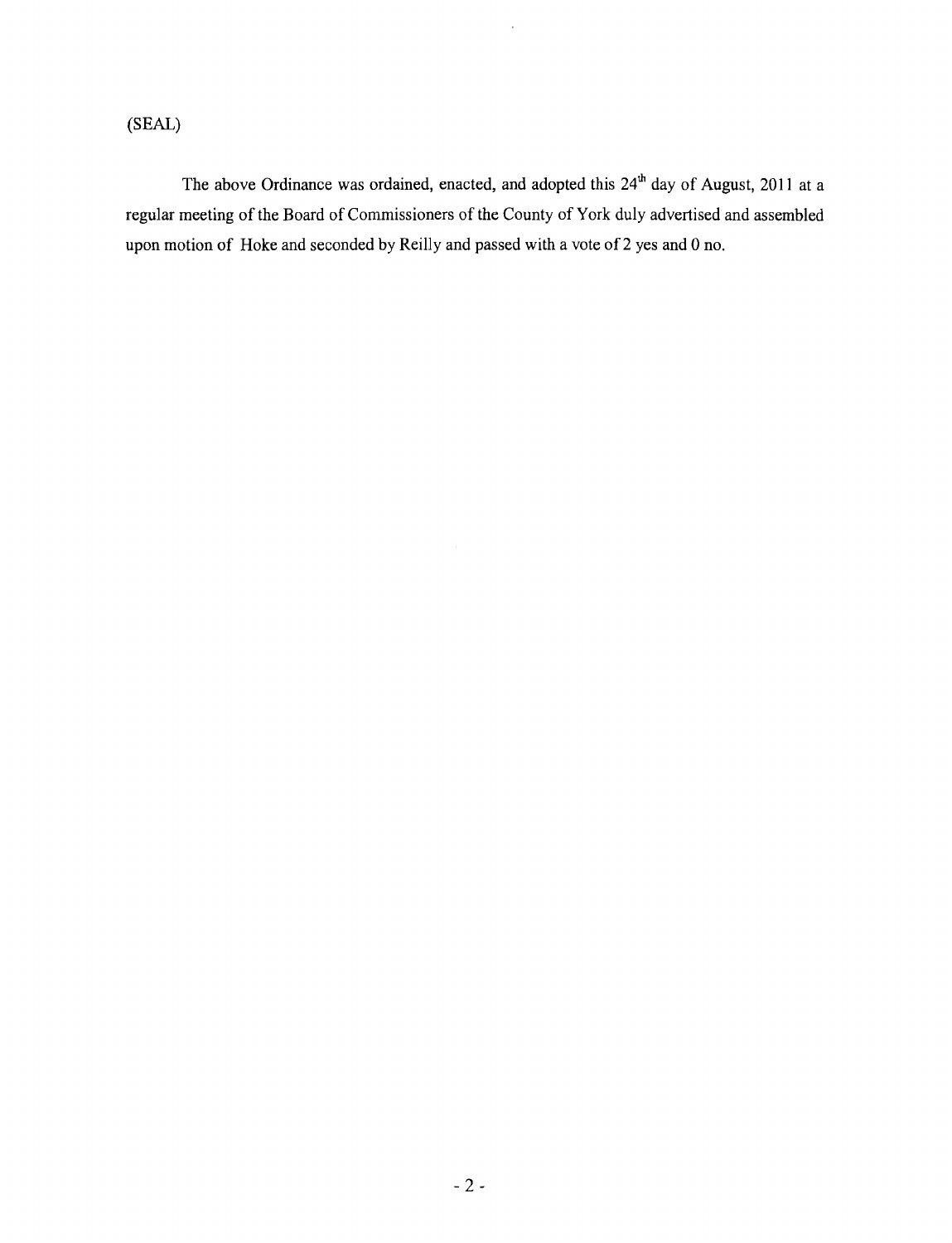## **LERTA APPLICATION**

### **EXPLANATION FOR EXEMPTION**

#### **Application for Exemption from Real Estate Taxes on Improvements to Commercial Properties**

| 1. | <b>Property Location:</b>                                                                                    | 2. Parcel ID#:                     |
|----|--------------------------------------------------------------------------------------------------------------|------------------------------------|
| 3. | Property Owner (if joint ownership, provide all owners):                                                     |                                    |
| 4. | Property Owner(s) Mailing Address:                                                                           | Phone Number:<br>5.                |
| 6. | Property Assessment Prior to Work Starting:<br>(Please attach a copy of tax assessment card or current bill) | \$                                 |
| 7. | Start Date of Improvements:<br>8.                                                                            | Estimated Cost of Improvements: \$ |
| 9. | Description of Improvements:                                                                                 |                                    |
|    | 10. Property Assessment AFTER Completion of Work:<br>(Please attach a copy of your NEW tax assessment card)  | \$                                 |

11. I/We apply for exemption from any additional assessment (assessed value) for Real Estate Taxes that may result from the above-described improvements. I/We understand that such exemption will be valid only upon completion of all listed improvements and completion of all required applications and approvals for a period not to exceed ten (10) years. I/We understand that any appeal on the assessed value for the parcel at issue filed by the LERTA participant during the term in LERTA shall result in immediate removal from the LERTA program.

I/We are the property owner(s) certify that:

- I/We apply in good faith at the first opportunity that we are aware of the program.
- All listed improvements must be completed and a reassessment must take place before exemptions will be granted.
- All necessary required permits and certificates (i.e. CO) have been obtained from the local municipality.
- Copies of previous and new tax assessment card/bills have been properly filed.
- All taxes and charges against the property are current.
- Interim bills are NOT a part of this program.
- First cycle of billing for LERTA will commence with the next full tax year. (Municipal/County - February; School - July)
- I/We understand that failure to pay real estate taxes within the calendar year in which they are due will result in the property being dismissed from the LERTA program.

\_\_\_\_\_\_\_\_\_\_\_\_\_\_\_\_\_\_\_\_\_\_\_\_\_\_\_\_\_\_\_\_\_\_ \_\_\_\_\_\_\_\_\_\_\_\_\_\_\_\_\_\_\_\_\_\_\_\_\_\_\_\_\_\_\_\_\_\_ Owner **Owner** Joint Owner

\_\_\_\_\_\_\_\_\_\_\_\_\_\_\_\_\_\_\_\_\_\_\_\_\_\_\_\_\_\_\_\_\_\_ \_\_\_\_\_\_\_\_\_\_\_\_\_\_\_\_\_\_\_\_\_\_\_\_\_\_\_\_\_\_\_\_\_\_ Joint Owner Date